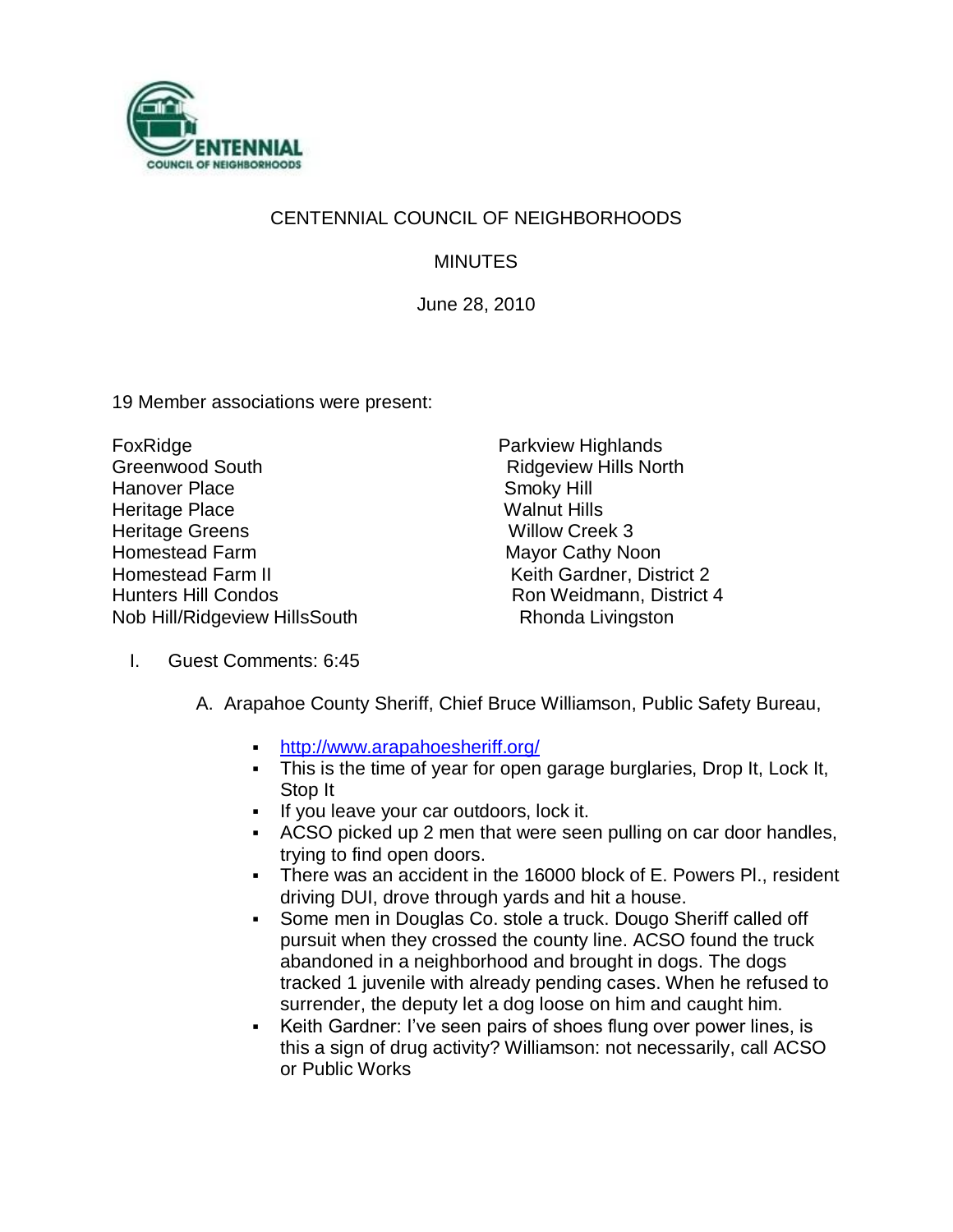- B. Arapahoe Library District. Janet Snyder, Communications
	- <http://www.arapahoelibraries.org/>
	- The summer reading program is in full swing. 3600 kids signed at Smoky Hill, 1800 at Koelbel.
	- There will be an upcoming pirate program at Smoky Hill Lib.
	- ALD is researching the effects of proposed Amendments 60 & 61 (60-\$6.5M hit in 2011) & Proposition 101 (\$300+K) and how would they deal with it.
	- They're planning for 20% property tax hit in 2012.
	- Wayne Reed: congratulations to Eloise for her award from DU, Resident Scholar
	- C. Arapahoe Park & Rec. District: not present
		- http:/[/www.aprd.org](http://www.aprd.org/)
	- D. Fire Districts, Alan Fletcher, Cunningham
		- [www.cfpd.org;](http://www.cfpd.org/) [www.littletongov.org;](http://www.littletongov.org/) [www.parkerfire.org;](http://www.parkerfire.org/) [www.southmetro.org](http://www.southmetro.org/)
		- South Metro: recapped new board members; they've signed a Memo of Understanding for Automatic Aid w/Aurora; citizen their citizens' academy graduated on 6/8; the Brian Kopp Memorial Golf Tour, 7/12, sold out but the dinner is still available.
		- Littleton: they'll have an antique fire muster in Littleton; 6/25-26 Firefighters' Memorial
		- Cunningham: there have been 3 structure fires; they assisted Aurora in Saddle Rock, one in Smoky Hill, and a commercial bldg in unincorp. ArapCo; they're gotten a new ambulance (50% funded by state grants); they're doing fire works talks mentioning that it's very dry and hot and they're illegal in the City.
		- Cummings: Do we need a message board reminding folks that fire works are illegal? Fletcher: that would be a good idea
		- CO Firefighters Foundation: on 9/11 they will have a Rockies baseball game where the money will go for that cause
	- E. Cherry Creek Schools: not present
		- [http://cherrycreekschools.org](http://cherrycreekschools.org/)
	- F. South Suburban Park & Rec. District, Jean Ray, Community Liaison
		- [http://www.SSPR.org](http://www.sspr.org/)
		- SSPRD will sponsor blood screenings the week of 7/20: Lone Tree on 7/20; Good-son on 7/21; Buck on 7/22; and the Family Sports Center on 7/23; 18 & older, 7:30-9:30 am
		- National Park & Rec. Assoc & American Academy of Parks & Rec. has recognized SSPRD as one of top four rec. agencies in the US;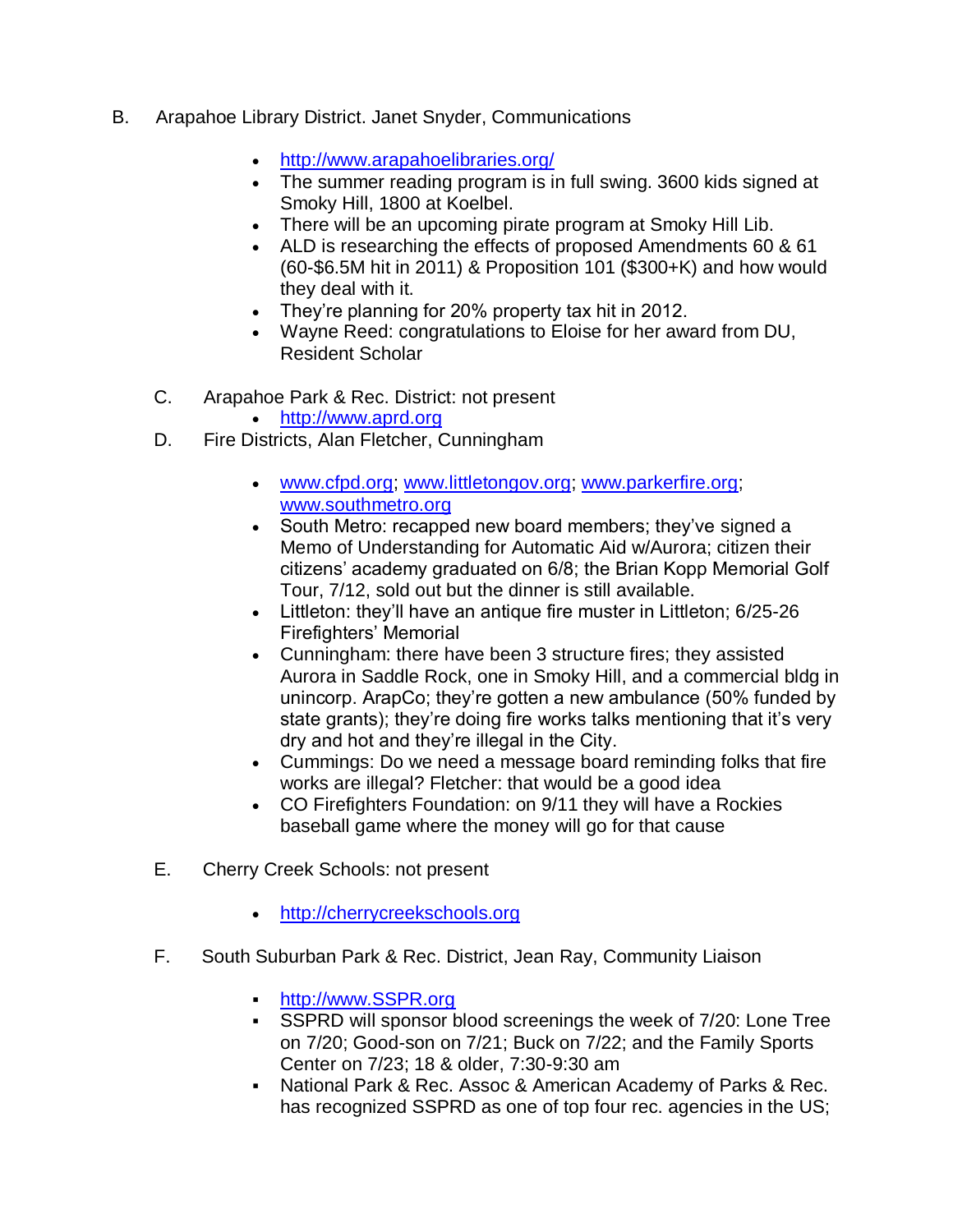SSPRD is preparing a video for the competition; they'll have the answer in Oct (districts with 100K - 250K resi-dents)

- Buckaroo Blades, 2fer Tues. at the S. Suburban Ice Arena on 7/22: \$1 admin, \$1 rental
- Family Sports Center, 2fer Tues. on the 1st Tues. of month
- **They're having a Firecracker special on punch cards the first week** of Aug.
- July Is Park & Rec. month. They'll have a scavenger hunt with prizes (visit facility, list of activities to try). Ray would like feedback on this prog., send pictures to Ray (jeanr@ssprd.org) and they'll be posted on the website for 48 hours.
- Gardner: Are there statistics on bad activity at the skate parks? Ray: every day graffiti needs to be removed
- G. City of Centennial, Mayor Cathy Noon
	- The City Council meeting has been moved to 7/7 from 7/5 because of July 4th
	- She hosted the only female mayor in Afghanistan: that mayor was appointed by president of Afghanistan and doesn't live in the city she Mayor's; it's a new city and very into infrastructure; it's very dangerous to be a female in politics in A.
	- The CML state-wide conference was last week. Medical marijuana and the ballot items were the big topics.
	- There's been a change to barking dog ordinance: code enforcement no longer has to serve the offender in person, the times for barking have been lessened.
	- The city has added some additional road projects for this summer due to savings from last year and good sales tax revenues. We've added some high ranking projects and one for which we're waiting to hear about a grant from DRCOG (Arap from Krameria - Holly, \$1+ M). The Centennial website has the list of when projects are projected to be done.
	- There's a movie night at Trails Rec. Center on 7/10; see website for info.
	- Revision of the Land Development Code: several items have been taken out for later review: RVs in the public right-of-way and on private property will be discussed in Study Session on 7/19, Bee keeping and fences on 8/2.
	- CenCON has recommended two people for the Transportation Master Plan, Tammy Maurer & Paul Schauer
	- Tomorrow morning all special districts in the city are invited for an information/ education session.
	- The League of Women Voters and Arapahoe Hope formed a coalition to oppose the initiatives. They will have a meeting on 7/13 at the South Metro Chamber (Deb Armbruster & Marlu Burkamp are organizing)
	- The City will have a budget workshop in Aug. looking at all variables of initiatives passing.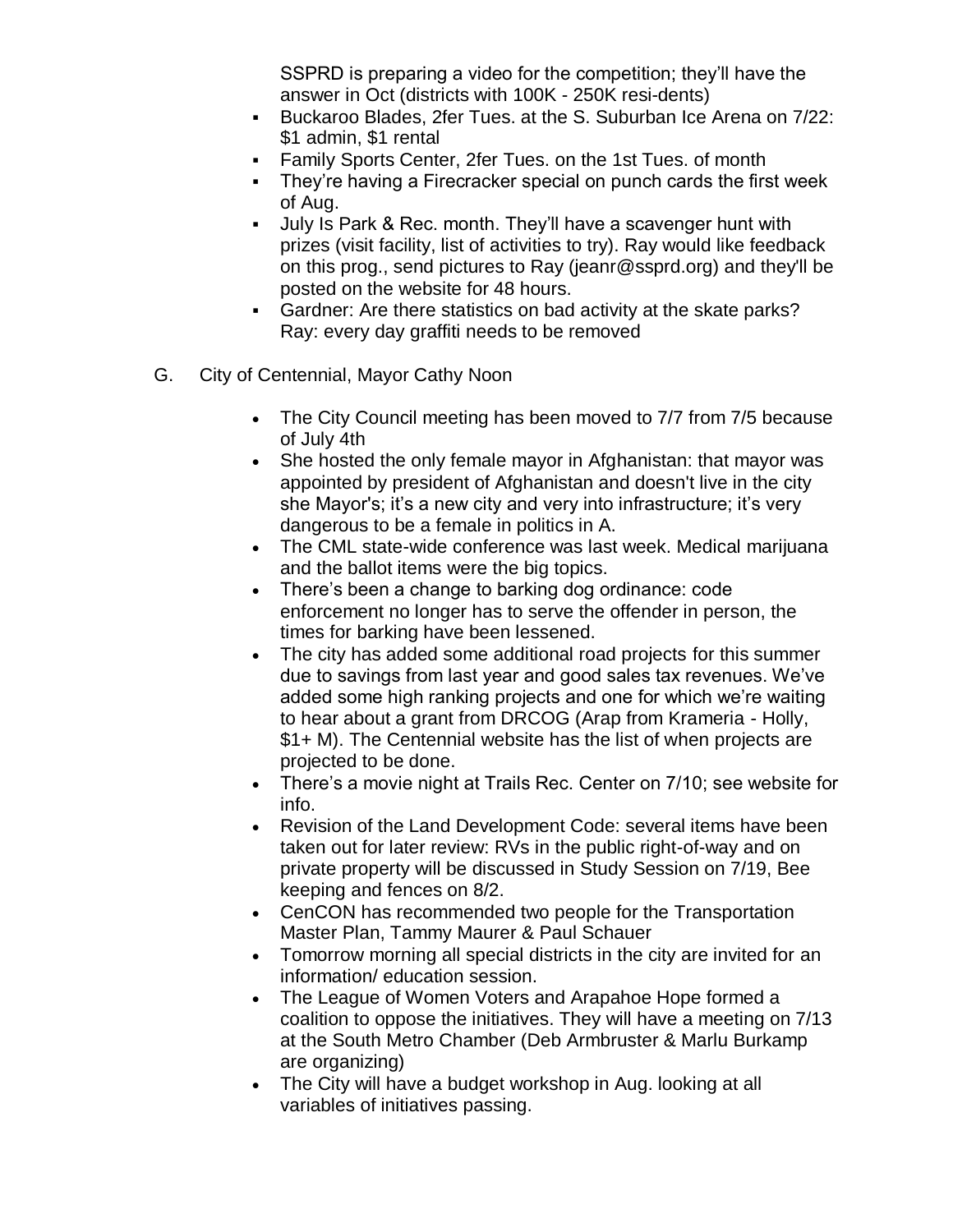- Reed: Is there news about Civic Center Park? Noon: All items should go out to bid soon.
- CJ Whelan: I walking along Smoky Hill Rd. and came upon sprinklers set to sprinkle across the sidewalk because grass is on both sides of the walk. Noon: I'll ask about that.
- H. Scott Murphy, Superintendent of Littleton Schools
	- The district has big financial issue. We've laid off about 200 people and the Board has voted for a ballot item (3A?) to increase property tax. A recent Budget Matters document got people inquiring.
	- safety at the schools, good security, relationship w/police
	- 28 sq.mi, 15,000 kids, 400 grad from each HS, 26 sites, have an early childhood center

II. Centennial Coyote Management Plan, Centennial Sales Tax Program, Karen Stickland,

City of Centennial Management Analyst

- The Coyote Management Plan: informal poll. They seem to have moved from Ridgeview Hills North to Hanover Place; Heritage Greens, we haven't seen any in a while; Homestead Farm, we haven't seen any in months; FoxRidge, we have lots; Stickland: The pups are just coming out of the dens and the mamas are teaching them how to hunt. There are fewer and fewer reports of problems, we don't know why.
- Stickland introduced Paula Lewis as the City's new Coyote Plan manager.
- Stickland had some handout materials: Coyote Management Plan; a kiddie piece; what we can do as citizens to deter coyotes (available on Cent. website). A survey will be coming out on people and coyotes.
- Noon: The Division of Wildlife is handing out our Management Plan around the country as a model.
- Folks should report any incidents with coyotes, even sightings on the Centennial website.
- Sales tax is strong right now and it's 35% of general fund

## III. CenCON Business

- A. Minutes
	- A motion was made, seconded and passed unanimously to approve the minutes as emailed (Krumtum/Leader)
- B. Treasurer's Report

 Checking Account Previous Balance 1429.03